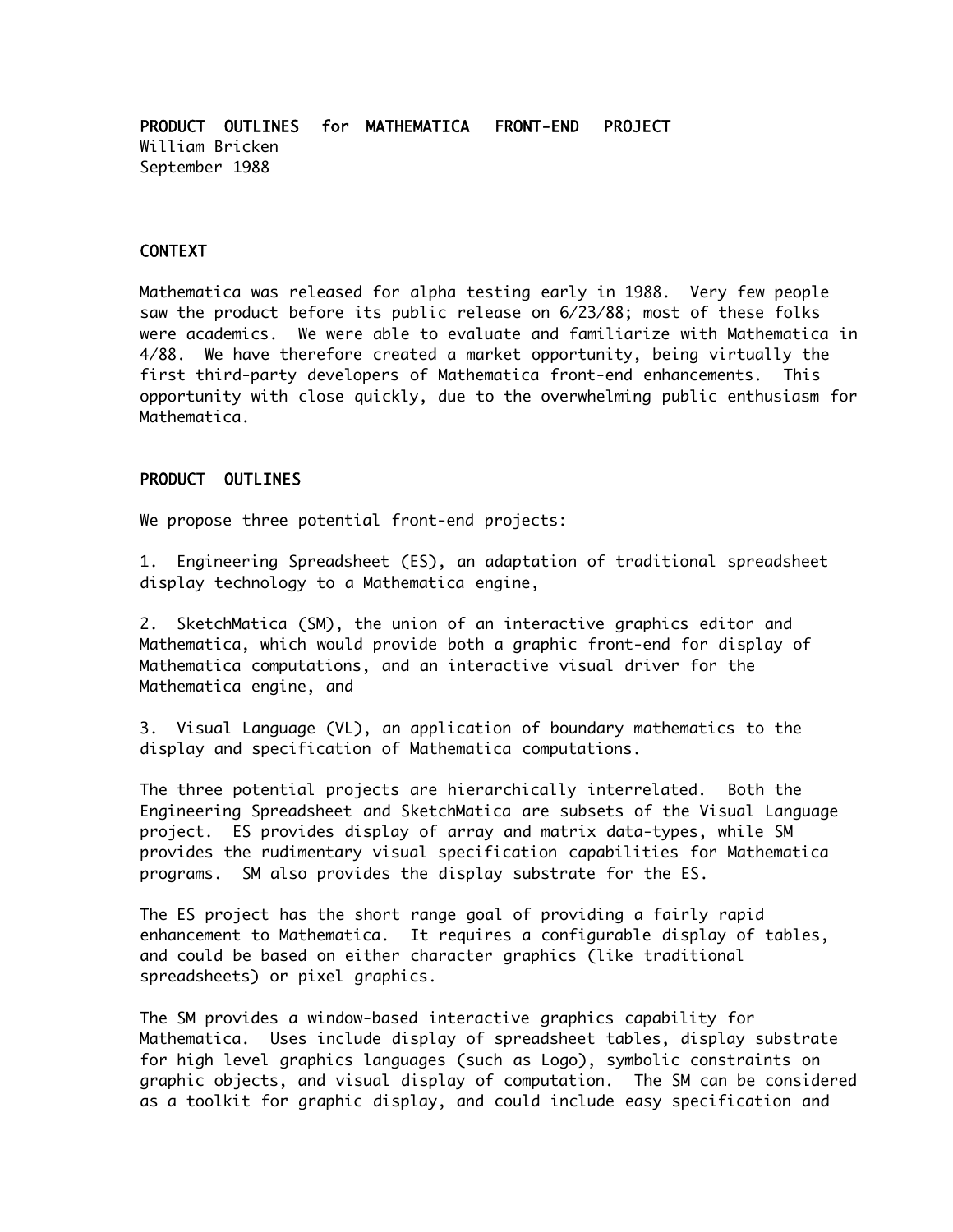generation of buttons, sliders, etc. for graphic display controls. It also provides graphic (WYSIWYG) specification capability.

The VL project has the long-term goal of providing an interactive specification and development language based on visual representations. Restrictions on the style and expressability of the language are necessary to keep the project tractable. The VL is a long-range research project that supports modular releases of products, such as the ES and the SM.

The ES and the SM are solely a Mathematica enhancements, but the VL is both a front-end for Mathematica, and a stand-alone product that will be attachable to various target languages, such as Mathematica, Pure LISP, Pure PROLOG, and other mathematically structured modern languages. The integration of the VL and Mathematica is close in that both use the same mathematical techniques to achieve computation (equational substitution, function composition, operator calculus, single binding semantics, ...)

The VL has a yet wider scope, since the formalism which underpins the visual representation has many visual isomorphs (there are several mathematically equivalent visual languages), is realizable in a parallel architecture (visual substructures can be distributed across processors), is a common representation over target languages (cross-translation and transparent parallelization are possible), supports imaginary and contradictory specifications without degradation, and can make several small angels dance on the head of a pin.

## CONTEXT for FRONT-END DESIGN AND DEVELOPMENT

Most of the functions that an engineer requires are built-in function calls in Mathematica. What is lacking is:

1. a friendly display of array and matrix data structures (the native storage mechanisms in Mathematica),

2. a convenient organizational model to help users arrange and structure series of calculations (Currently users must scroll over input and output lines, and must have a coherent plan of attack for composition of computations. An alternative is to write Mathematica programs. However, the programming language is quirky, and the environment is impoverished.),

3. a visual rather than line-based display (Although output is twodimensional mathematical notation, it is space-consuming and difficult to read.), including image editing, and

4. interactive graphics.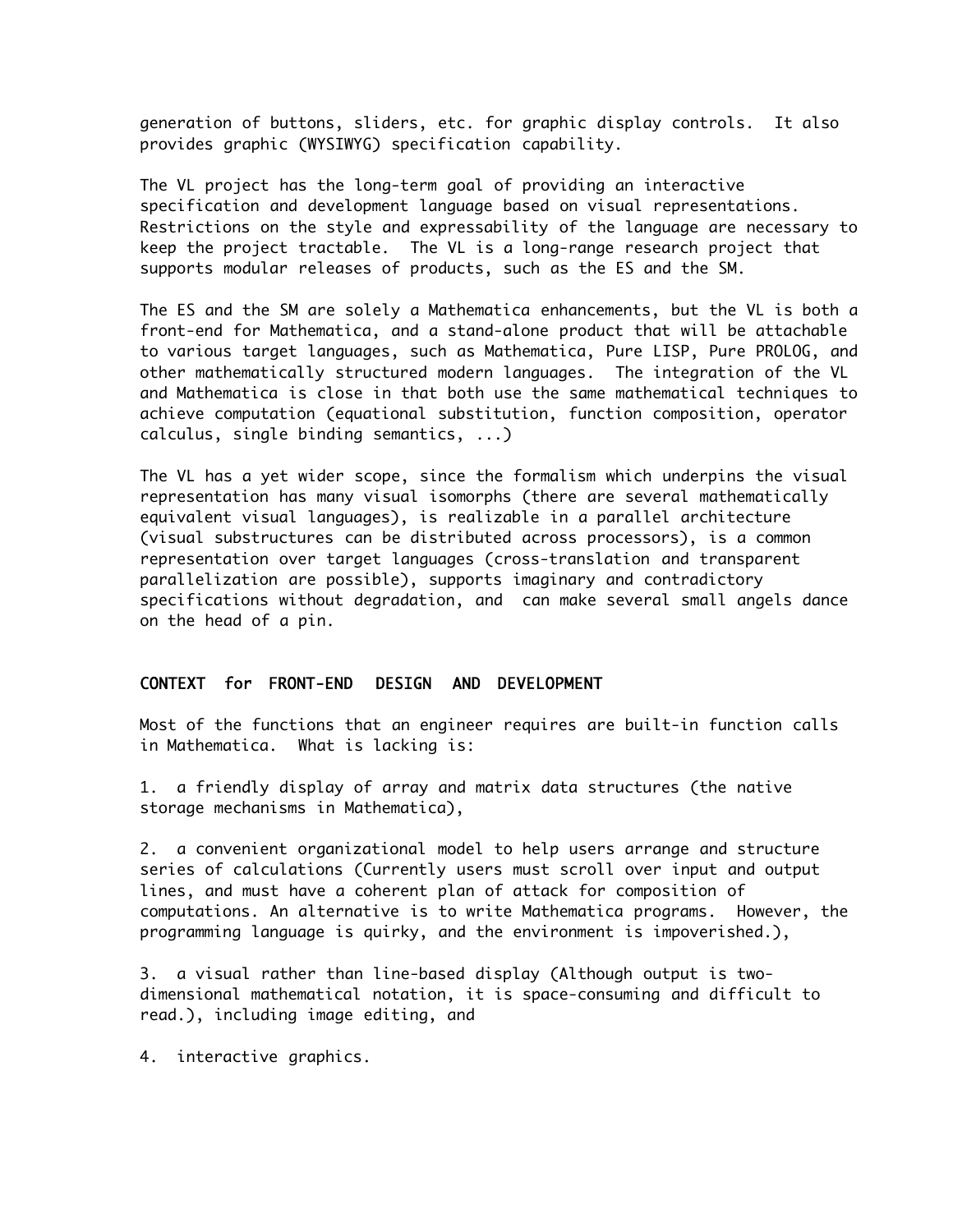## EVALUATION of POTENTIAL FRONT-END ENHANCEMENTS

Matching the capabilities of our front-end to those of the kernel will be difficult. Since Mathematica is so sophisticated computationally, it will accentuate weaknesses in the interface. Therefore the front-end design should focus on interface rather than computational functionality.

I prefer to focus on the SM rather than the ES as a product for these reasons:

1. The enhanced functionality offered by the ES is dubious. We do not know how an engineer would use a spreadsheet to enhance the powerful functions available in Mathematica.

2. The ES project does not integrate well with other lab projects. The SM, on the other hand, is closely related to our VL projects, to the Turtle Graphics and fractal generator experiments, and to current work on graphics toolkits.

3. Using a graphics front-end for Mathematica would enhance existing as well as new markets.

4. The SM provides prototype information for future CAD enhancements and VL development.

## SPECIFICATION OUTLINE for the ENGINEERING SPREADSHEET

Conformity to standard spreadsheet look-and-feel, and expected functionality. Visual display of array and matrix data structures. Ability to localize computation in any cell or row. Ability to display steps in a computational sequence. Automatic re-computation of cells in rows that are functionally connected. Graphs as cells. Configurable cell sizes. Documentation in Mathematica Notebook form. Spreadsheet configuration and specification language.

The following specifications are provided directly by Mathematica. Our front-end enhancement is to make display and access to these capabilities easier.

Symbolic data in cells. Arbitrary precision computation. Array and matrix computation. Optional numerical or symbolic computation. Power series as arrays. Logical constraints on cells.